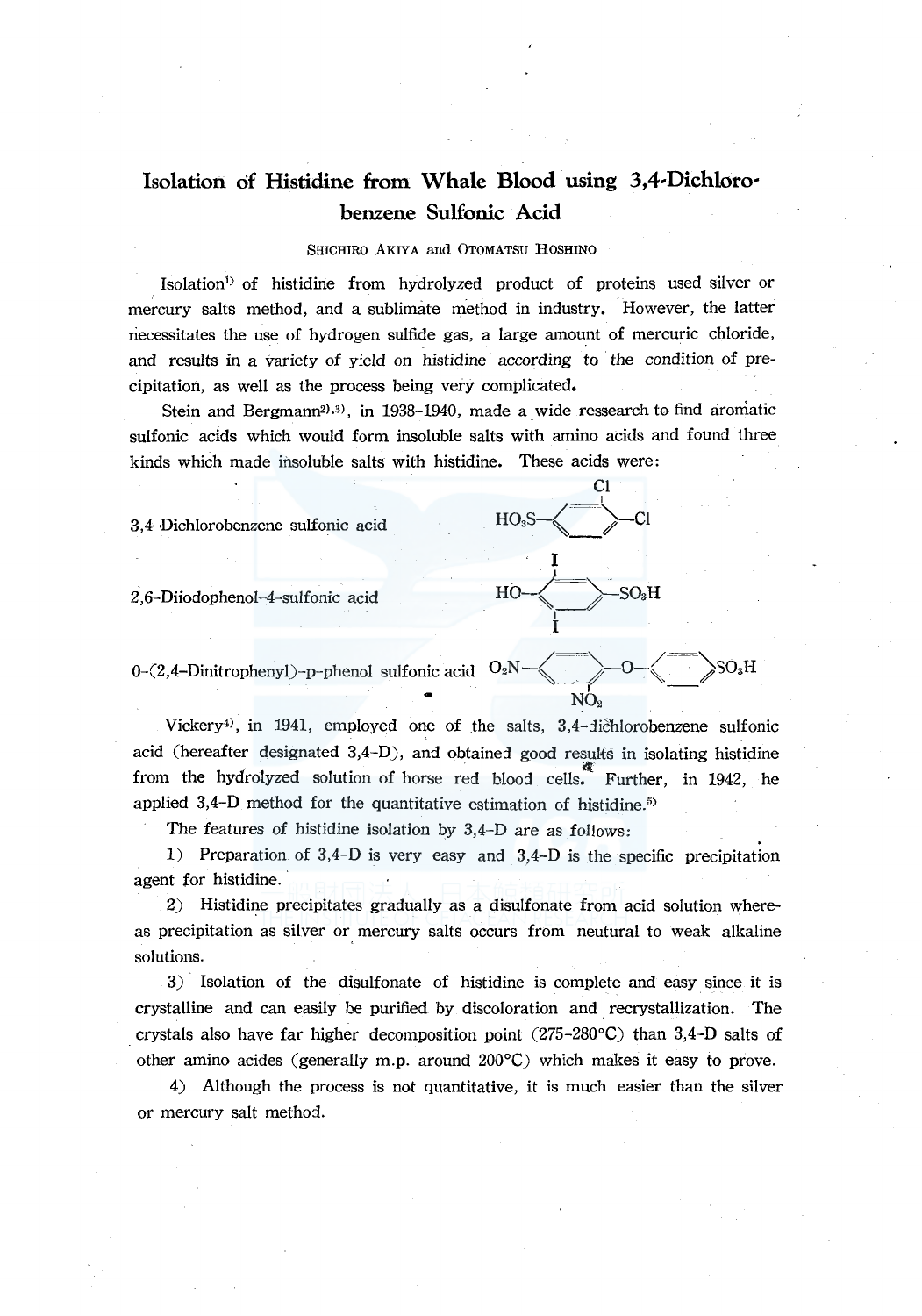# 42 S. AKIYA, 0. HOSHINO

Tawara $6$  separated histidine from dried whale blood powder. The authors examined isolation of histidine from whale and cattle blood by the use of 3,4-D and the results were compared with that of Tawara's.

It should be noted . that the dried and powdered whale blood contains far larger amounts of moisuture and salts than those of cattle and horse blood, so that a correction must be made of the values. If this crude whale blood powder is hydrolyzed and 3,4-D used, isolation does not proceed smoothly due to obstruction by salts, resulting in the decrease in the amount of histidine disulfonate, so that the yield cannot be made better by adjusting the content of moisture and salts.

In order to remove salts from whale blood powder prior to hydrolysis, a pretreatment is made by adding water to the crude blood powder, stirring well and filtering. The residue is washed well with water and air-dried. This blood powder (hereafter designated as the pretreated blood powder) contains almost no salts so that, when the hydrolyzed solution is concentrated, only the hydrochlorides of glutamic acid precipitates out. The yield of histidine also increases remarkably, being better than that obtained from cattle blood carried out as a control. On the other hand, isolation of glutamic acid hydrochloride is very difficult from untreated whale blood powder owing to occlusion of sodium hydrochloride.

Addition of water to cattle blood powder results in its swelling which makes it hard to wash with water. This elimination of washing with water allows some inclusion of salts. The blood cells used by Vickery was washed well with water so that the yield in final product is very high. It can be assumed, therefore, that the content of salt in blood powder controls the formation of histidine disulfonate when using  $3,4$ -D method.

Monosulfonate of leucine is obtained in a considerable amount from the mother liquor after separating histidine disulfonate.

Recently, Takagi, Suzuki and Asahina<sup>7</sup>, used acid clay in the hydrolyzed solution of cattle blood to adsorb basic amino acids, then eluted this by weak alkali. This alkaline solution was electrolytically dialyzej, then 3,4-D added, and histidine was isolated with a good yield as its disulfonate. *As* was explained in their report, majority of 3,4-D can be recovered as a barium salt.

Acids used for hydrolysis were hydrochloric and sulfuric acids but the yield of histidine disulfonate was not so good when  $30-35%$  sulfuric acid was used.

The method of isolation and the results are given in Tables I and II.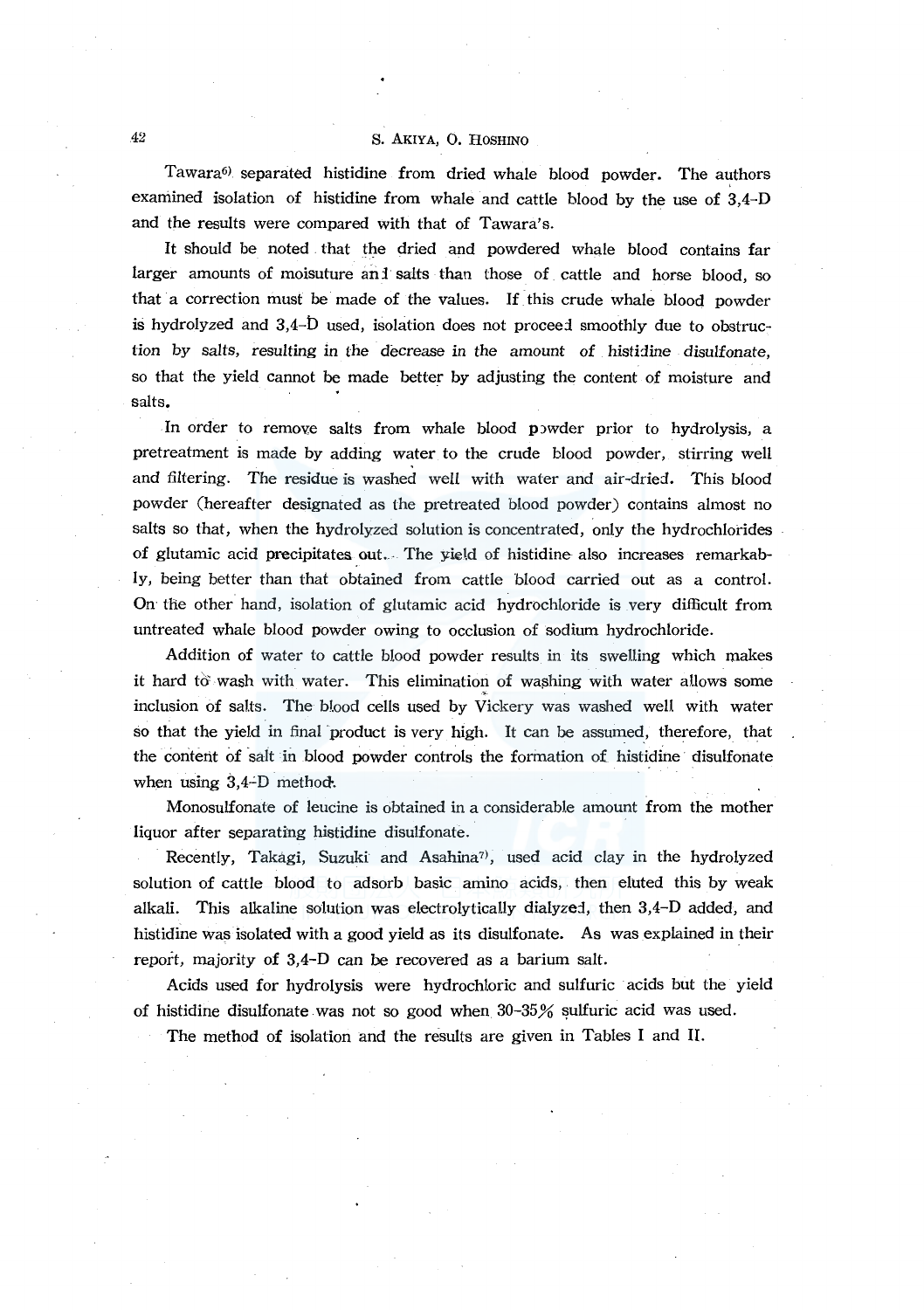

43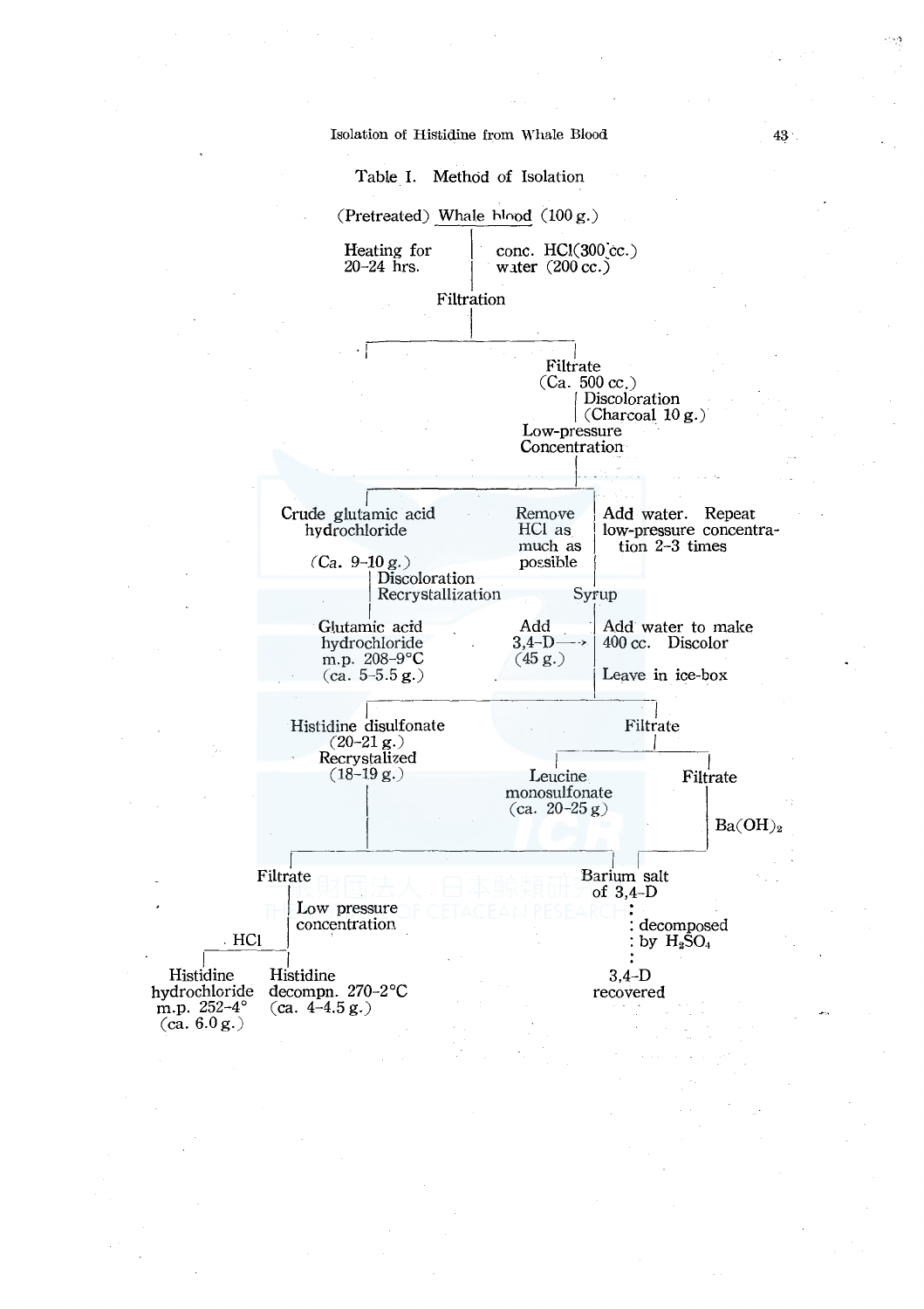#### 44 S. AKIYA, 0. HOSHINO

| Kinds of<br>Blood              |                                      | Histidine<br>Moisture<br>$\left  \text{disulfonate}(g) \right $<br>$(\% )$ |                      | Remarks                                                       |                                                |
|--------------------------------|--------------------------------------|----------------------------------------------------------------------------|----------------------|---------------------------------------------------------------|------------------------------------------------|
| Untreated Whale No. 1<br>blood | No. 2<br>No. 3                       | 28.6<br>28.6<br>28.6                                                       | 12.3<br>13.3<br>13.6 | Contained<br>chorides<br>(as NaCl) 9.4%                       | Glutamic acid<br>hydrochloride<br>not isolated |
| Cattle blood                   | No. 1<br>No. 2                       | 12.0<br>12.0                                                               | 14.5<br>17.3         |                                                               | to salt<br>due<br>precipitation                |
| Pretreated whale<br>blood      | No. 1<br>No. 2                       | Hydrolyzed<br>after<br>corection                                           | 18.6<br>19.0<br>25.7 | Glutamic acid hydrochloride isol'd<br>not isolated            |                                                |
| Horse blood                    | Blood<br>cells<br>Technical<br>hemo- | 5.5<br>7.7                                                                 | 25.7<br>18.1         | Taken from the data<br>of Vickery <sup>4</sup> for comparison |                                                |
|                                | globin                               |                                                                            |                      |                                                               |                                                |

# Table II. Amount of Histidine Disulfonate isolated from 100 g. (moisture corrected) of Various Blood Powder (salts uncorrected)

(Note: The yield on histidine disulfonate does not differ much even when separation of glutamic acid hydrochloride is carried out as in No. I of pretreated whale blood. The amount of leucine monosulfonate decreases slightly).

#### EXPERIMENTAL

# 1) *Preparation of 3,4-Dichlorobenzen sulfonic acid:*

A mixture of 65 cc. of o-dichlorobenzen and 140 cc. of conc.  $H_2SO_4(d=1.84)$  is heated in a flask in an oil bath at  $185 \pm 5^{\circ}$ C for 24 hours under air cooling. After cool, 700 cc. of water is added and discolored with activated charcoal. The discolored solution is concentrated to one-half of its volume on a water bath, cooled, and filtered through a glass filter. The residue on the filter is washed with cone. HCl,  $H_2SO_4$  removed, suck and dried. In order to remove conc. HCl and water, this residue is placed in an evaporating dish, melted on a small flame and heated gradually to  $130^{\circ}$ C at which the heating is continued for a few minutes. After cooling and before solidification, the mass is stirred into small pieces and is kept in the dessicator since it is hygroscopic.

3,4-Dichlorobenzen sulfonic acid (3,4-D) herewith obtained contains a small amount of water and is a white, crystalline mass which melts at around  $70^{\circ}$ C. This can suitably be employed for the isolation of histidine.

2) *Hydrolysis of Whale Blood Powder:* 

In order to examine the effect of salts, hydrolysis were carried out with crude whale blood powder, washed and unwashed with water.

(a) Untreated blood powder-Small pieces of crude whale blood powder is ground in a mortar, sieved to remove all occluded substances, and prepared into a fine powder.

*Moisture-I* g. of untreated blood powder is dried at 100-l10°C to con-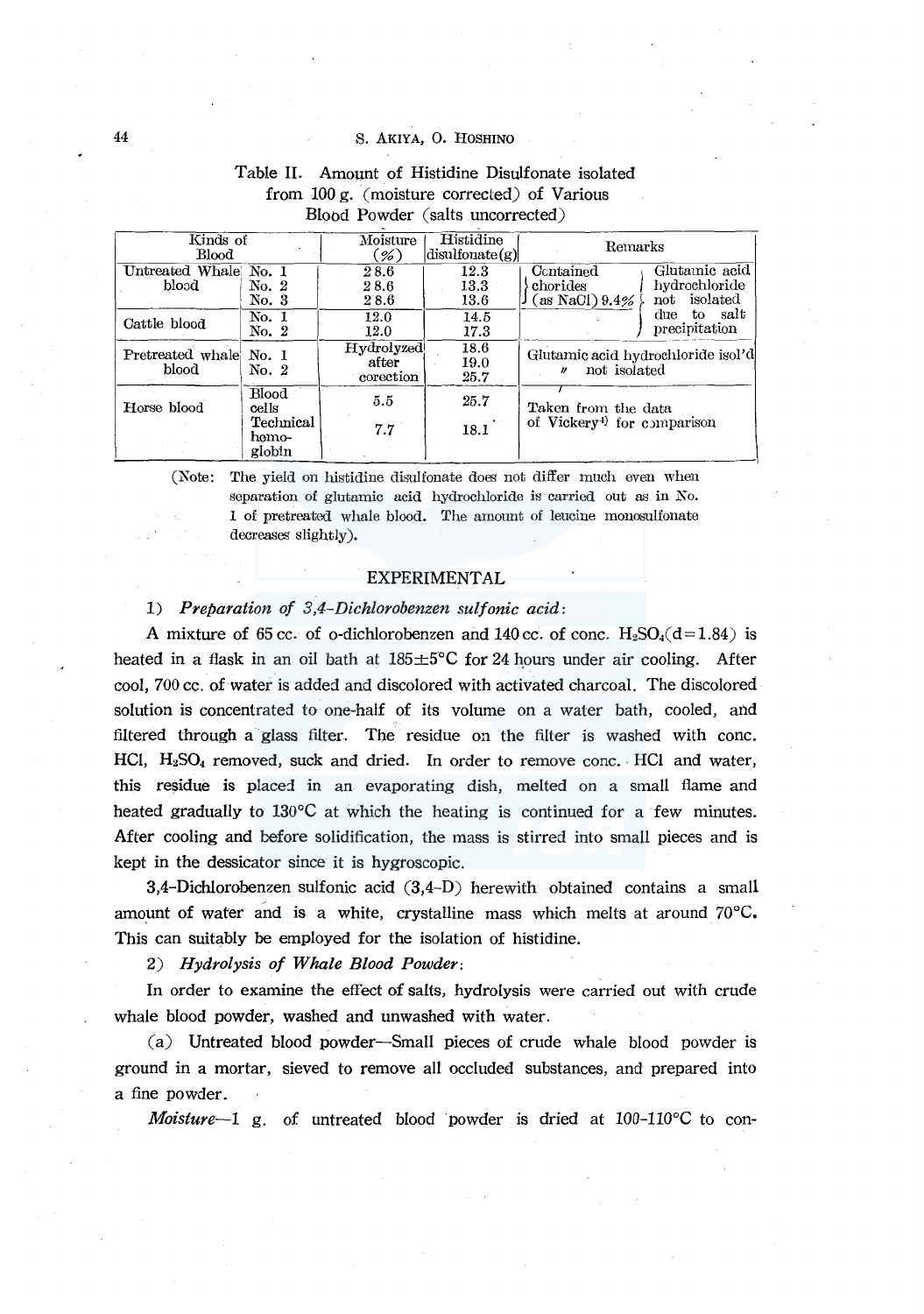#### Isolation of Histidine from Whale Blood 45

stant weight and the residual powder was found to weigh 0.714 g. Therefore, moisture is 28.6 %.

Chloride-Sufficient water is added to 10 g. of untreated blood powder to make 100 cc., filtered, and 1 cc. of the filtrate is titrated with 0.1  $N$  AgNO<sub>3</sub> to determine the amount of chloride which, as NaCl, came out as  $9.4%$ .

It follows, therefore, that the protein portion amounts to  $62\%$ .

 $(b)$  Pretreated blood powder-The untreated blood powder is stirred into  $5$ times its volume of warm water of around 50°, filtered, washed well with water and dried. By this process, majority of haemoglobin remains in the residue while albumin and globulin dissolve into the aqueous solution together with salts and water-soluble proteins.

Untreated blood powder possesses a saline taste while such is not the case in treated blood in which the odor peculiar to whales has-also disappeared.

Method of isolation using pretreated blood powder is given as follows:

A mixture of  $100 g$ , of pretreated whale blood powder,  $300 \text{ cc}$  of conc. HCl and 200 cc. of water is heated for 2-3 hours in a water bath, and then hydrolyzed by heating over an open flame for 20 hours with reflux attachment. After separating by filtration, the solution is discolored by a small amount of activated charcoal\* and is concentrated under reduced pressure on a water bath of 50-60"C. The solution turns syrupy when reduced to one-third its original volume. When the solution becomes cool, the hydrochloride of glutamic acid precipitates out. If the untreated blood has been used, a large amount of salts precipitate out here. The syrup is left overnight in an ice-chamber after which it is filtered, the residue washed with a small amount of conc. HCl and dried. A viscous, crystalline mass of crude glutamic acid hydrochloride is obtained to the amount of  $9-10 g$ . This is discolored and recrystastallized from hydrochloric acide to white crystals of m. p. 208-9 $^{\circ}$ C. Yield, ca. 5-5.5 g.

The filtrate obtained after separation of glutamic acid hydrochloride and the washings"'\* from activated charcoal are brought together, sufficient water added to make the total amount about 300 cc, and is again concentrated under reduced pressure to a syrupy state. Addition of water and concentration under reduced

\* The pretreated whale blood powder No .. 1 in Table 11 was discolored before concentration and No. 2 was not treated. When not discolored, the solution, during concentration, is very hard to bring down the volume, and the concentrated liquid is very dark in color. Glutamic acid hydrochloride cannot be separated from such a liquid.

\*\* Activated charcoal used for discoloration is extracted twice with boiling water.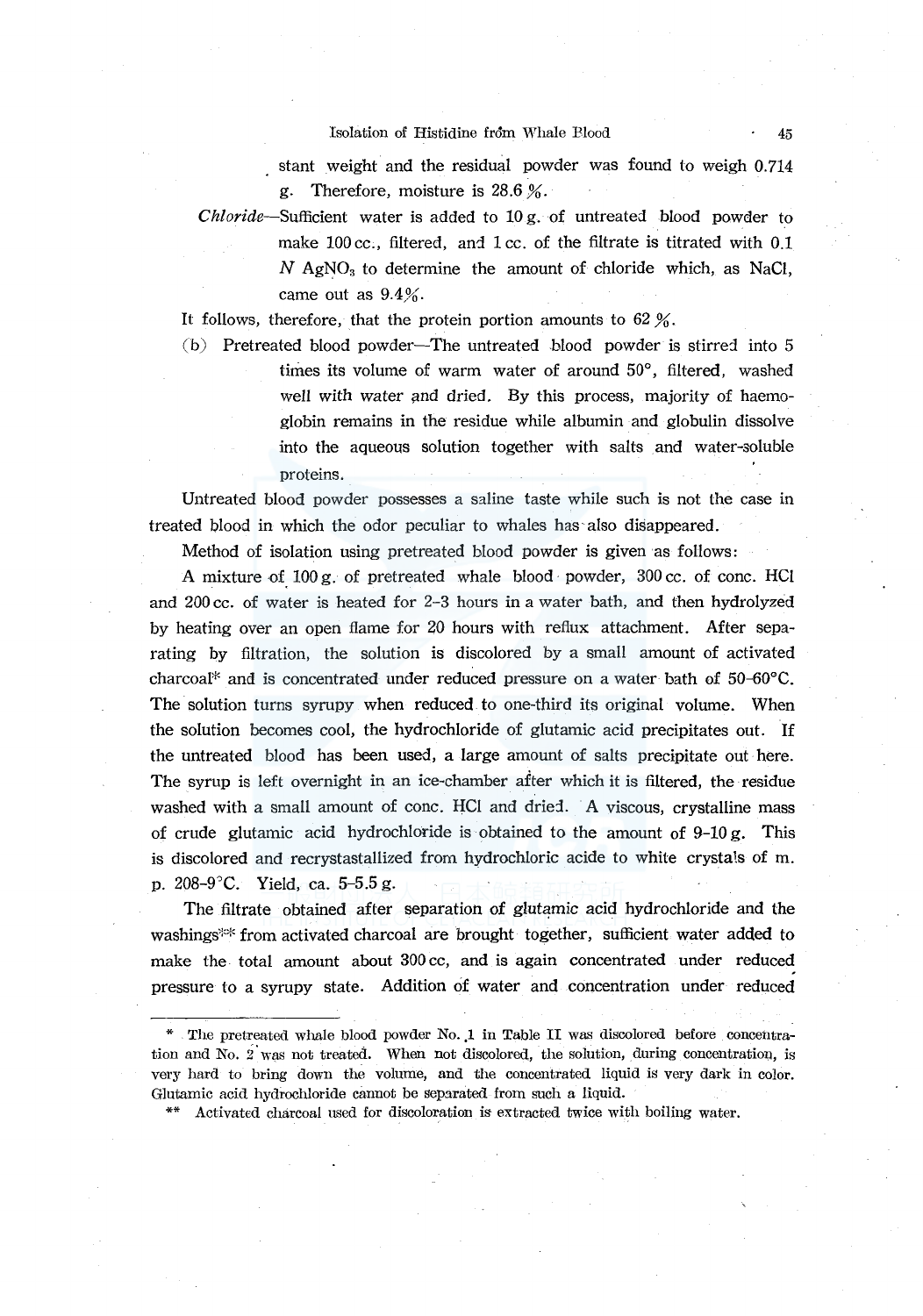# 46 S. AKIYA, O. HOSHINO

pressure is repeated again to remove as much HCI as possible. Water is then added to the syrup to bring the whole volume to *400 cc:,* and discolored until the solution becomes clear and yellow. The hot washings from activated charcoal is concentrated, added to the main· syrup and the whole is again concentrated to about 400 cc. The pH of the solution becomes 1.0 to 2.0.

3) *Isolation of Histidine:* 

To the hydrolyzed solution,  $45 g$  of 3,4-D is dissolved, a minute amount of histidine disulfonate crystals is added as a seed, and the whole is left in an icechamber for a few days. The disulfonate precipitates out in the bottom of the flask as a crystalline mass.

The crystals of histidine disulfonate are prismatic while monosulfonate of leucirie is fine needles. The latter easily precipitates out by slight swirling of the hydrolyzed solution so that it must be decanted its supernatent liquid, quietly and carefully.

If the sulfonates of histidine and leucine percipitates out at the same time, the solution is heated to dissolve both crystals and then left for a few days in an ice-chamber so as to allow histidine disulfonate to precipite out. In general, histidine salt. crystals precipitate out first, and separation of leucine monosulfonate is not difficult. · Yield of crude leucine monosulfonate, 20-25 g.

The crude crystals of histidine disulfonate, decompn.  $260-270^\circ$ , is dissolved in water and discolored, and then recrystallized to white needle crystals of decompn. 275-280°C. The yield decreases by about 5-8  $\%$  when recrystallized.

To obtain histidine from its disulfonate, the latter is dissolved in eight times its volume of boiling water, cold, saturated solution of  $Ba(OH)_2$  added to pH 7.2, and the barium salt of 3;4-D that separates out on cooling is filtered off. The barium salt is washed with water, the washings added to the mother liquid and the whole volume condensed to less than one-half of its volume under reduced pressure. In order to remove 3,4-D still present in the solution, the solution of  $Ba(OH)_2$  is added until the pH is 8.5, and the small amount of barium salt that separates out is filtered off. Barium hydroxide is quantitatively removed by  $H<sub>2</sub>SO<sub>4</sub>$ , the solution brought to pH 7.2, and concentrated under reduced pressure by which free histidine separates out.

After removal of histidine, the filtrate is further concentrated and a small amount of histidine precipitates out upon addition of alcohol. These are recrystallized by dissolving in a small amount of water and adding alcohol. Histidine has a decomposition point of 270-2°C. Yield is about one-quarter of the disulfonate.

Histidine hydrochloride is obtained by the addition of equimolecular amount of HCl to the solution of pH 7.2 obtained after removal of 3,4-D by  $Ba(OH)_2$ 

I